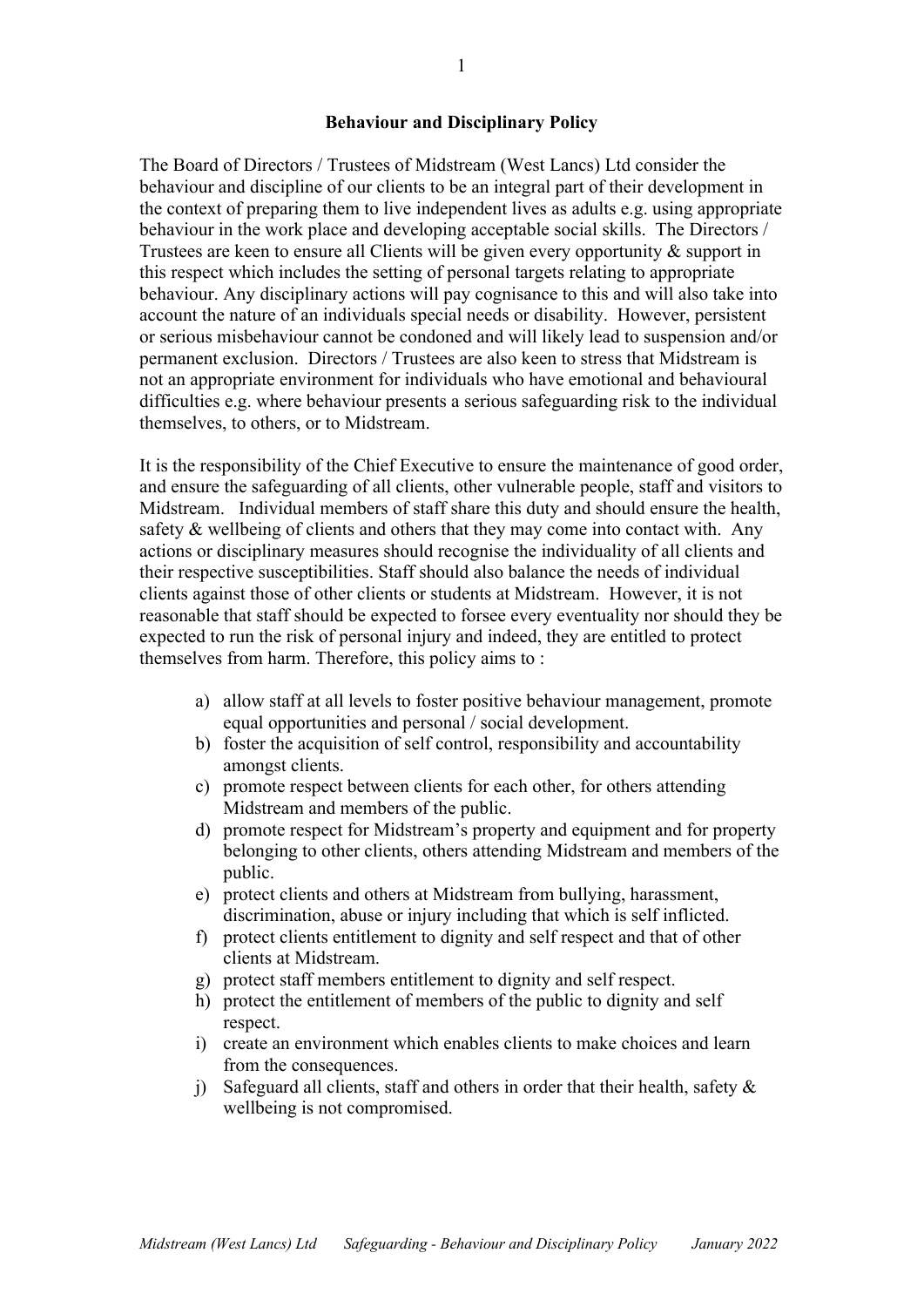Staff working with children and adults who have learning difficulties should recognise that Midstream aims to educate and progress the skills of each individual as a whole person, that is, not only academically and vocationally but also socially and emotionally. Some may have difficulties in acquiring acceptable behaviour standards. Staff must have empathy and provide an effective regime which will promote appropriate social and behavioural self regulation.

Teachers / Instructors are required to set clear behavioural expectations in the classroom, work areas and during recreational times. Learning  $\&$  care support staff are required to re enforce these expectations at all times.

The expectation should be that respect should be given as well as received. The principles underlying behavioural expectations should include listening skills, turn taking skills, politeness and consideration for others. Everyone is at Midstream for a purpose therefore everyone should be treated with respect and every person is an individual. Clients should be praised when displaying good examples of appropriate behaviour, especially when encouragement is needed. Staff should teach values as well as knowledge and skills both formally within the classroom & work areas and also through the manner in which staff behave towards clients or students and towards each other i.e. by example.

### **Taking corrective action :**

Where minor behavioural problems arise they should be predominantly dealt with by teachers / instructors and learning / care support staff at classroom, work / area level. Break time misdemeanours should be dealt with by the learning support / care staff on duty in the recreational areas. All clients and students should be taught not to take matters into their own hands but to report to the staff member on duty.

Staff are encouraged to seek assistance from each other or, if necessary seek advice & support from a more Senior Manager e.g. Mark Saxon, Training & Operations Manager.

Where difficulties persist, a referral should be made to the Training & Operations Manager, using an Incident Report Form, who will then speak to the client/s concerned and decide what action to take. This may lead in turn to liaison with parents and / or other agencies / disciplinary action / temporary suspension and/or permanent exclusion. Action taken must be recorded on the form, logged and filed by the Training & Operations Manager.

# **Midstream must inform the clients parents at an early stage of any situation or problem developing in order to give the parents an opportunity to work with Midstream to resolve the difficulty.**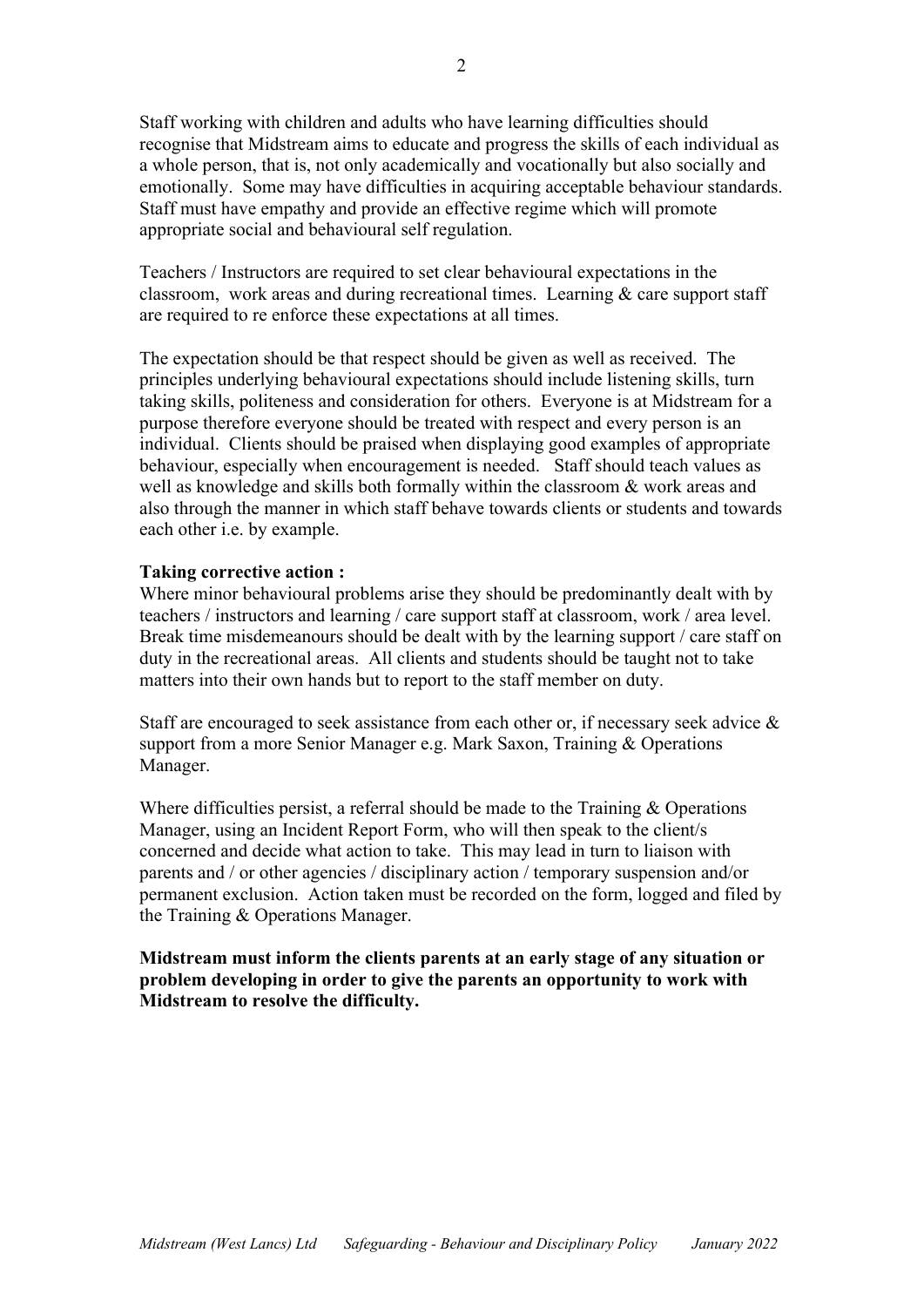## **Reprimands, Sanctions and Disciplinary Action :**

### *Minor misbehaviours :*

Most behaviour can, and should be, verbally corrected by teaching, learning and care support staff. More appropriate behaviour should be described and encouraged. Saying sorry and shaking hands should also be encouraged.

It is recommended that a "3 strikes" system for minor behaviours is used, then a sanction may be imposed e.g. loss of privileges, setting of work tasks, losing the opportunity to take part in a planned leisure trip etc.,

Where minor misbehaviours are persistent Midstream reserves the right to call in the parents for discussion or to make a home visit. In some cases, incidents judged to be more serious and / or persistent can result in suspension and / or permanent exclusion from Midstream. In these instances, parents will be notified.

#### *Serious misbehaviours / serious incidents :*

Staff should seek assistance immediately from the Training & Operations Manager or other available member of the Senior Management Team should a serious behavioural incident occur, i.e. where a client is placing themselves or others in danger, or is likely to damage property/equipment.

The first priority is to protect the safety of the client and others and to bring the situation under control.

At the same time first aid / medical attention should be sought for any injured parties if needed.

A member of the Senior Management Team will inform parents as soon as is reasonably practical after an incident has occurred by telephone.

Incident Reports are required to be completed by staff who were involved or witnessed the incident as soon as reasonably practical. These should then be given to the Training & Operations Manager (or other member of the Senior Management Team in his absence).

The Training & Operations Manager (or other member of the Senior Management Team in his absence) will fully investigate the incident. In some instances it may be necessary to inform relevent Local Authority Safeguarding Teams.

Serious incidents will most likely result in immediate suspension from Midstream which may result later in permanent exclusion.

### **Restraints :**

Restraint is a very last resort at Midstream. Reasonable physical restraint should only be used if the students behaviour is such that they are placing themselves or others in danger.